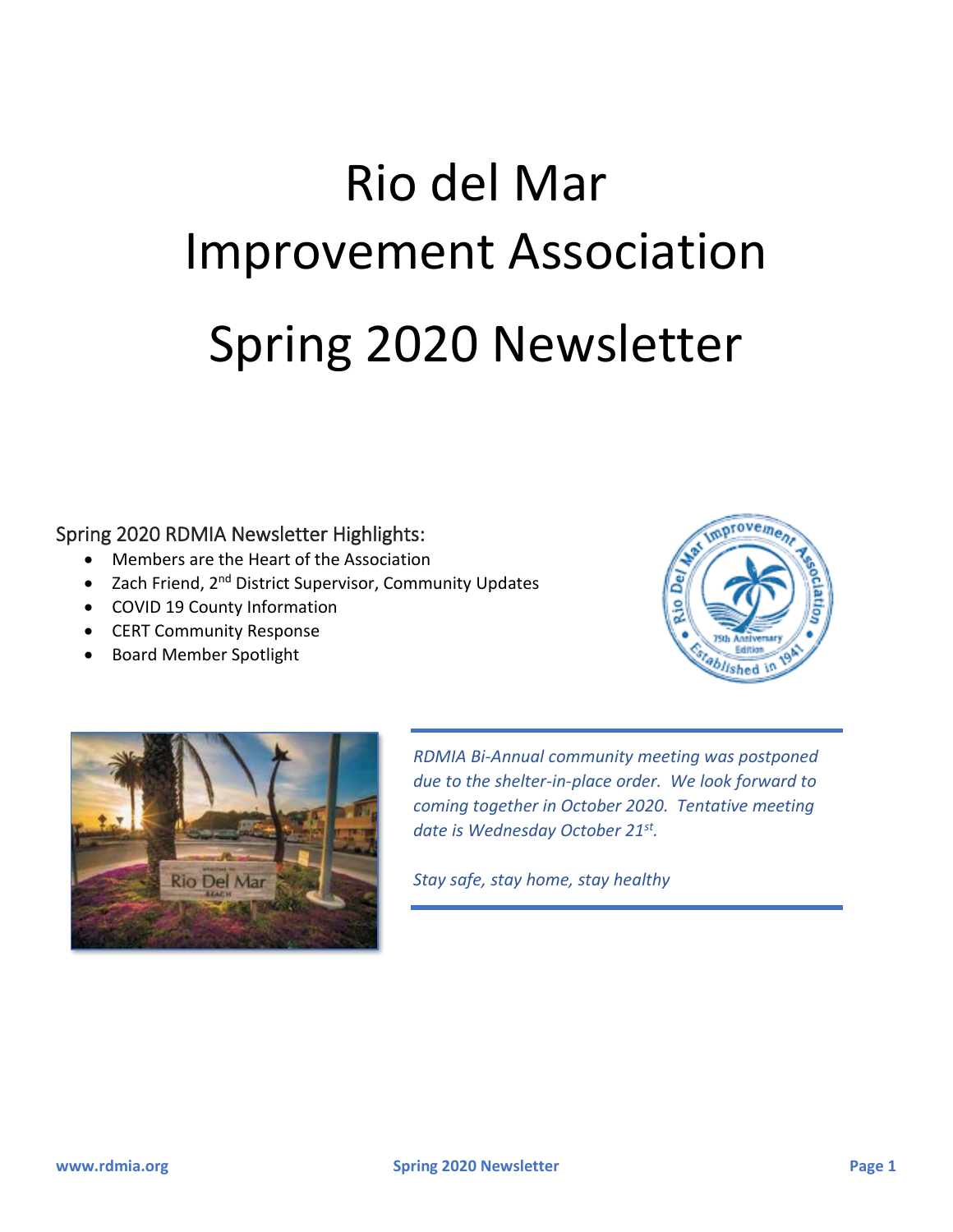

# Membership Renewal and Information Update

The Rio del Mar Improvement Association annual membership per household is \$30 by check or \$32 by PayPal (includes \$2 PayPal fee). A \$500 lifetime membership is also offered.

#### **Ways To Join**

- Complete membership form online at [www.rdmia.org](http://www.rdmia.org/) and pay via PayPal  $(530 + 52 = 532)$
- Complete membership form online at [www.rdmia.org](http://www.rdmia.org/) and mail check payable to RDMIA (\$30)
- Print out membership form, complete along with check payable to RDMIA (\$30) and mail

Please mail to **RDMIA, P.O. Box 274, Aptos, CA 95001-0274** along with your payment. Your contact information is used solely for newsletter and RDMIA communications, and is not shared with any other member or 3<sup>rd</sup> party.

| <b>Membership Information</b>                                                                        | Please print legibly - thank you            |
|------------------------------------------------------------------------------------------------------|---------------------------------------------|
|                                                                                                      |                                             |
|                                                                                                      |                                             |
|                                                                                                      |                                             |
|                                                                                                      |                                             |
| Telephone number ____________________________                                                        | I have no computer access                   |
| Lacken Member Lacken Renewing Member Aleferred by Lacken Lacken Member 2014                          |                                             |
| Please send the RDMIA Newsletter by email to save printing/mailing costs Yes _____ No ____           |                                             |
|                                                                                                      |                                             |
| <b>Get Involved?</b>                                                                                 |                                             |
| I want to volunteer or contribute (time, \$, or in-kind) for RDMIA projects. Please call or email me |                                             |
| _____I am interested in becoming a RDMIA Board member                                                |                                             |
| What do you value most about RDMIA? (check all that apply)                                           |                                             |
| <b>Community Outreach</b>                                                                            |                                             |
| RDMIA newsletter membership                                                                          | ___ General membership semi-annual meetings |
| <b>RDMIA website</b>                                                                                 | Presenting interesting speakers             |
| <b>Community Advocacy</b>                                                                            |                                             |
| ___ Interfacing with local government ____________ Updating RDMIA Facebook                           |                                             |
| Information concerning local issues such as transportation/roads                                     |                                             |
| <b>Beautification</b>                                                                                |                                             |
| __ Public area landscape improvements and maintenance                                                |                                             |
| Helping to maintain our beaches                                                                      |                                             |
|                                                                                                      |                                             |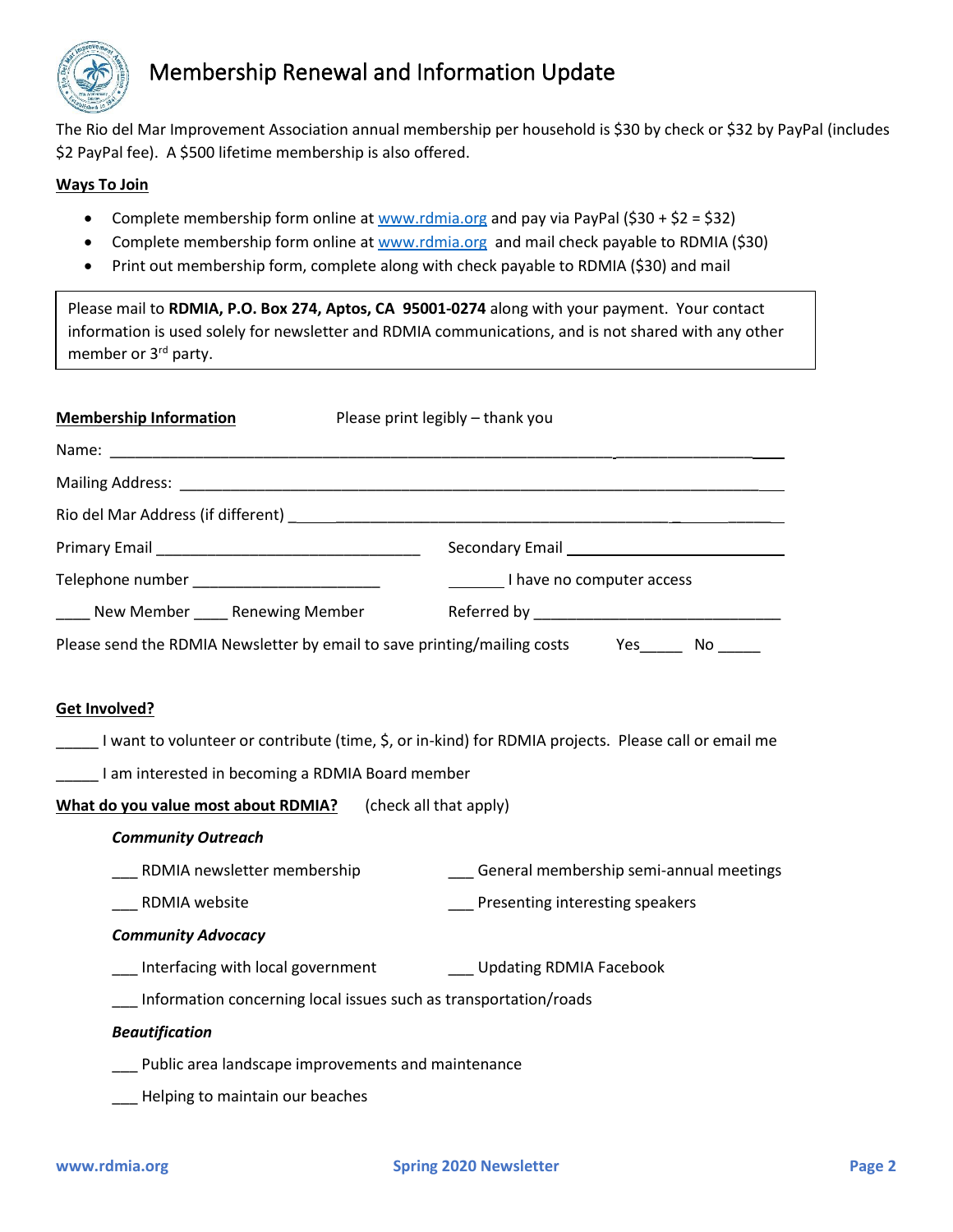# RDMIA Members are the Heart of the Association

*Thank you to all our members who continue to support RDMIA's mission to beautify, advocate and are a part of community engagement and a HUGE round of thanks to the 19 LIFETIME membership families!*

*RDMIA recognizes these are challenging and uncertain times, without a clear sense of what tomorrow or the following weeks will look like. As a community there have been many acts of kindness, cooperation and smiles as we navigate this crisis.*

*If you can afford to support RDMIA again this year the association is most grateful.* 

**Ways to Join:**

**Complete [online membership form](https://www.rdmia.org/membership-form) and pay via PayPal (\$30 + \$2 = \$32) using Donate button**

**Complete [online membership form](https://www.rdmia.org/membership-form) and mail check payable to RDMIA (\$30)**

**[Print out membership form](https://docs.wixstatic.com/ugd/c30a45_5c1134816cc14ce9a0041daf93c506b6.pdf) and complete along with check payable to RDMIA (\$30) and mail**

Forms and fees should be mailed to **RDMIA, P.O. Box 274, Aptos, CA 95001 – 0274**.

RDMIA continues the work of maintaining landscapes throughout Rio del Mar [Learn more](https://www.rdmia.org/projects)

# *Enhancing our neighborhoods through beautification, advocacy and engagement*





RDMIA volunteers continue to dedicate time and engagement to Save Our Shores beach clean-ups, Hidden Beach Park improvements, and our neighborhoods. [Learn more](https://www.rdmia.org/news) 



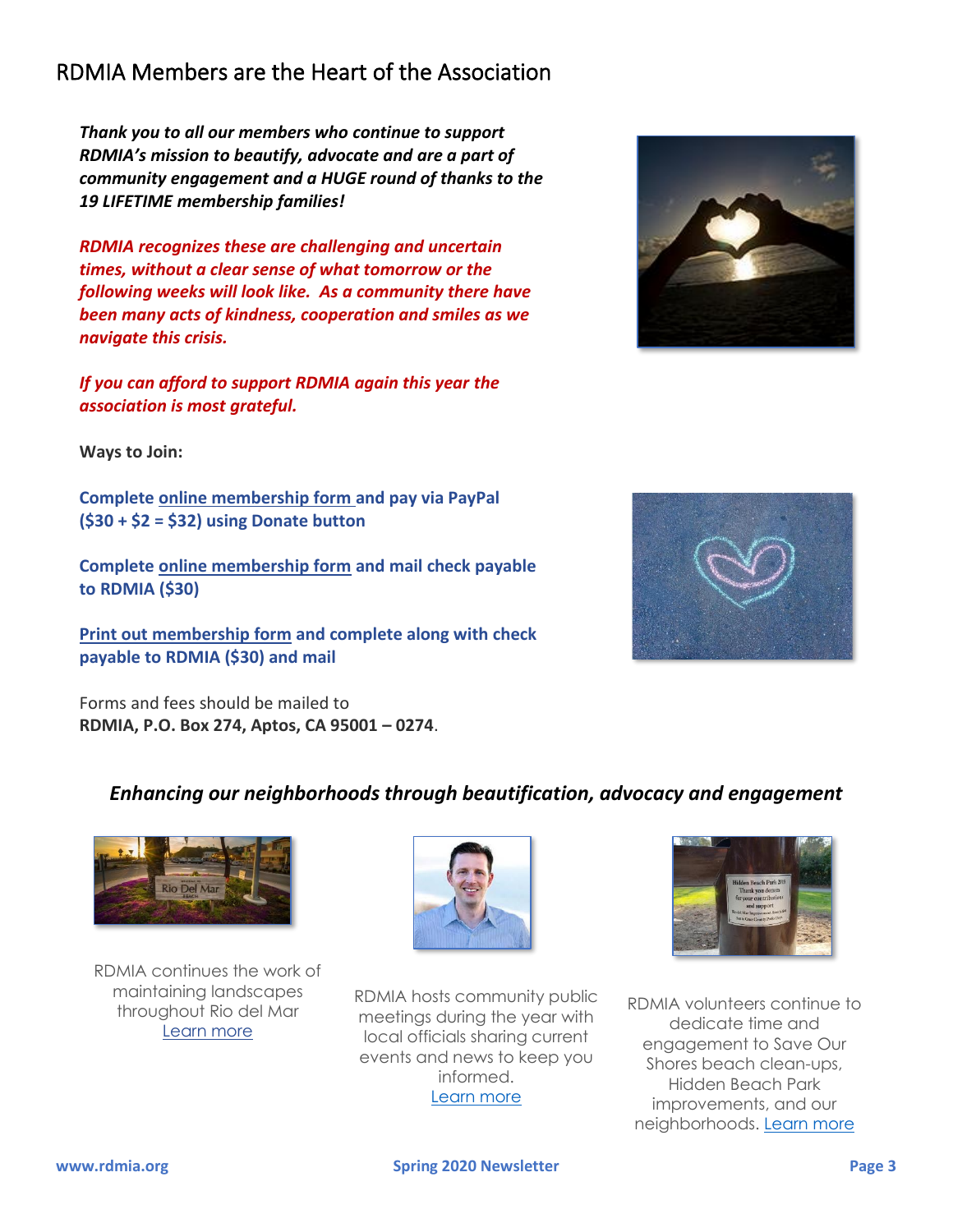# County of Santa Cruz

Serving the Community ~ Working for the Future

# Community Updates from Zach Friend

2<sup>nd</sup> District County Supervisor



*Supervisor Friend provided this community update for publication on March 3, 2020 prior to the Shelter -In- Place order issued for Santa Cruz County.* 

#### *Updates on Common County Questions*

As we move thru Spring, I want to provide an update on some issues of interest to Rio Del Mar. Specifically, updates on local parks and library projects, school safety work and more. As always, if you have any questions or concerns please do feel free to reach out to me. You can call me at 454-2200.

#### *Major Upgrades Coming to Aptos and La Selva Libraries*

As part of the voter-approved Measure S, varying funding is available to update libraries across the county. Recently, we secured additional funding to fully address the needs at the Aptos Branch. Specifically, the Board of Supervisors approved an additional \$1.45 million from the Library Fund for the Aptos Branch, which ensures that this location, used by many as a regional branch in our district, will have the funds necessary (even with the increased construction costs over the last year) to do the upgrades necessary to meet the public visioning process. The County and the Library held multiple community meetings to discuss options for the library in 2019 and as a result of those discussions has developed ideas for the branch. We are pleased that work is expected to begin this year, bringing a new community-visioned library to our community.

Additionally, work has officially begun on the La Selva Library Branch. Overall, \$1.7 million has been allocated to this project, which will be completed this year. The La Selva Library acts as a community hub for many in Rio Del Mar, Seascape and La Selva and the design concept also came from significant community input and partnership with the non-profit Friends of the La Selva Beach Library. Both of these branches will be receiving the first significant upgrades in over a generation.

#### *School Pedestrian Safety Improvements at Rio Del Mar Elementary*

Using Transportation Development Act (TDA) funds we have secured just under \$100,000 for pedestrian improvements near Rio Del Mar Elementary to fill a sidewalk gap and provide curb extension and crosswalk realignment (to reduce crossing distance) on Pinehurst and Greenbrier. Additionally, this year \$475,000 was set aside for bike lane maintenance from TDA funds for the county including areas throughout our district, with a focus in school areas. If there are areas in Rio Del Mar, you'd like to see receive some bike lane maintenance please let me know. The last TDA funding element for our district is for \$30,000 for the Street Smarts/Vision Zero campaign. You may have seen some of these educational signs on lights throughout Santa Cruz and this will provide funding to bring these educational materials to our district. I've received some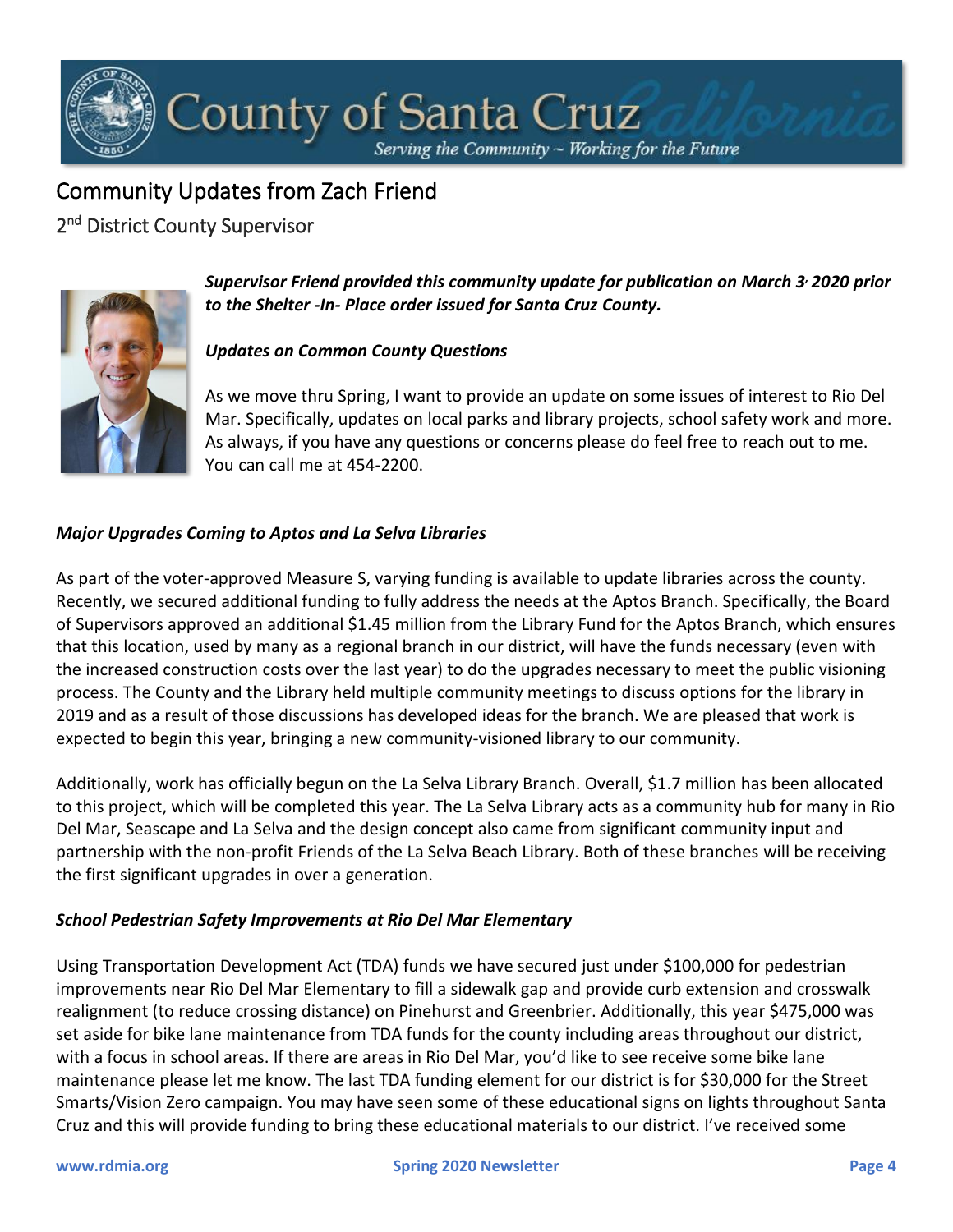requests to have some of this signage near Rio Del Mar Elementary as well, so I have put in that request with Public Works.

#### *Park Upgrades at Hidden Beach and Seacliff Village Park*

Some significant improvements are occurring at two Aptos area parks with potentially more planned in the south county. Specifically, at Seacliff Village Park and Hidden Beach Park in Rio Del Mar. Thank you to RDMIA for co-hosting our outreach on Hidden Beach Park improvements a few months ago. The feedback we received was invaluable and is shaping the design of the park.

Specifically, we heard the importance to ensure that features are available for multiple age groups so families with kids of different ages can use the park as well as adding greater accessibility to the park so kids of all abilities can enjoy Hidden Beach Park. We also received feedback about specific features (such as swinging options) that were important. We anticipate the project in Hidden Beach to begin soon.

For kids in Rio Del Mar that like to skate there is now a new close option. Our office, working with local philanthropists, County Parks and the non-profit Friends of Santa Cruz County Parks secured significant contributions to begin construction on Phase 2 of Seacliff Village Park. This new phase has already provided a new (and popular!) skate feature as well as shade structures, restrooms and more to the park.

As always, I appreciate hearing your thoughts on roads, parks, libraries or any other issues of interest. Feel free to visit me in my office hours or call me at 454.2200

# Latest County COVID-19 Updates

Many in our community have been severely impacted by both the health and economic conditions caused by the virus. With community members losing their jobs, businesses seeing declining revenue and tenants and renters unable to pay rent, we know it is also difficult to meet your basic needs – and many have been contacting me with questions on ways to get assistance. We want to help.

- What resources are available to you?
- How does the shelter-in-place order apply to a number of sectors?

Here are answers to some of the most common questions that have been coming into my office in the last week.

#### *Where can I get the most reliable local data and info on COVID?*

The County Health website now has a significant amount of data (updated daily) for you to be informed about local data and resources on COVID-19 including: local demographic data of cases, a breakdown of where the cases are occurring, the total number of cases and tests, resources for providers and residents, a county-bycounty comparison, info on the shelter-in-place order and much more. *Visit [www.santacruzhealth.org/coronavirus](https://nam10.safelinks.protection.outlook.com/?url=http%3A%2F%2Fwww.santacruzhealth.org%2Fcoronavirus&data=02%7C01%7C%7C51b4b9a2a4524bce363d08d7e5a7df89%7C84df9e7fe9f640afb435aaaaaaaaaaaa%7C1%7C0%7C637230381482524351&sdata=bomV305J5d%2FA7kP6mB8y69C1KZUBEgS7xN6c7ChFN4A%3D&reserved=0) to learn more.*

#### *I have a business and I've lost a most of my revenue and need a loan. Where can I apply?*

**www.rdmia.org Spring 2020 Newsletter Page 5** The County's Economic Development Department has created a special webpage for businesses with information on how to apply for Small Business Association (SBA) loans, California IBANK loans, as well as tax extensions and payment relief from local utilities, and the California Franchise Tax Board. This information can be found at [www.sccvitality.org](https://nam10.safelinks.protection.outlook.com/?url=http%3A%2F%2Fwww.sccvitality.org%2F&data=02%7C01%7C%7C51b4b9a2a4524bce363d08d7e5a7df89%7C84df9e7fe9f640afb435aaaaaaaaaaaa%7C1%7C0%7C637230381482534348&sdata=oznR3pMmz3O1yiwbx85NjJbmHKn2Ypz%2FskkicmSwiCs%3D&reserved=0) (select COVID-19 Guidance and Resources for Businesses). Additionally, they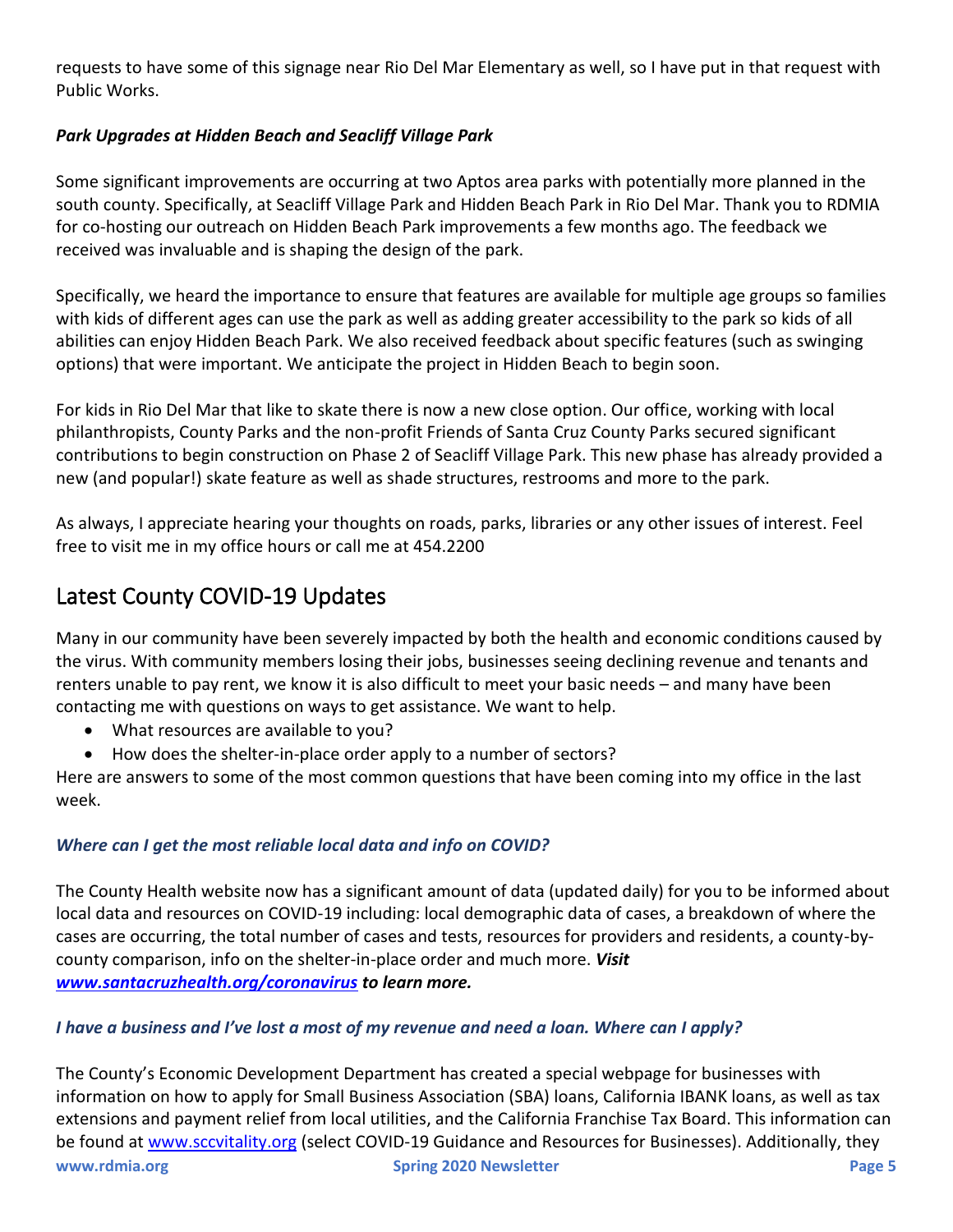are hosting regular webinars on these topics. The Small Business Development Center at Cabrillo (SBDC) is also offering help in preparing applications to the SBA and others. You can visit their website at [https://www.cabrillo.edu/services/extension/sbdc.html](https://nam10.safelinks.protection.outlook.com/?url=https%3A%2F%2Fwww.cabrillo.edu%2Fservices%2Fextension%2Fsbdc.html&data=02%7C01%7C%7C51b4b9a2a4524bce363d08d7e5a7df89%7C84df9e7fe9f640afb435aaaaaaaaaaaa%7C1%7C0%7C637230381482534348&sdata=ydRu3YfM%2FGYiJPlHspWwoEpEpCbEG6T%2BTDBo%2F5ybTGo%3D&reserved=0) for contact info.

#### *I lost my job – where I can I find information on unemployment or funding available to me?*

The State of California Employment Development Department is working to expedite unemployment claims for lost work, a reduction in hours, for those acting as caregivers or that have become sick with COVID-19 and are unable to work. *[https://www.edd.ca.gov](https://nam10.safelinks.protection.outlook.com/?url=https%3A%2F%2Fwww.edd.ca.gov%2F&data=02%7C01%7C%7C51b4b9a2a4524bce363d08d7e5a7df89%7C84df9e7fe9f640afb435aaaaaaaaaaaa%7C1%7C0%7C637230381482534348&sdata=lI2SvweiyapJ%2BxPTm9cGAXC82uZ5qG%2BZ8uNfXSVIp9k%3D&reserved=0) has information on how to file for these and other circumstances.*

#### *I've noticed that vacation rentals and homeshares still seem to be operating as usual. Are they allowed to be renting?*

Under the Governor's order, all non-essential travel is prohibited. Therefore, local vacation rentals, homeshares, hotels and other similar lodging shall only be used for essential functions or purposes as defined by the State. For example, some vacation rentals are being used to house local and out-of-town health care workers and first responders. However, leisure travel is prohibited. Violations could lead to revocation of the owner's vacation rental permit. *The Sheriff's Office has dedicated a team to outreach and enforcement of the shelter-in-place order and you can call the non-emergency line at to report potential violations. 471-1121*

#### *Are parks still open? It seems some people aren't adhering to social distancing at beaches and some parks.*

The Health Officer ordered all parks and beaches closed for a week during Easter and Spring Break. This is a dynamic situation and it's possible that if social distancing principals aren't adhered to it becomes likely additional restrictions will be placed on some (or all) functions at State and County parks and beaches. Some locations, like the skate park in Seacliff, were problematic and needed to remain closed after the one-week order where as some of the open space park areas haven't had issues. The Health Officer is working to balance the overall health and safety of the community with the health (emotional and physical) aspects of using the outdoors. She is looking at ways where low risk activities can be resumed in the coming month but where higher risk and/or emerging higher risk activities will be restricted. It's a very difficult balance to meet and one that elicits strong, differing, opinions from the community.

#### *Is there a place where I can speak with someone to get questions answered?*

#### *Yes. The County has a live, staffed hotline - open every day between the hours of 8 am and 6 pm. Call (831) 454-4242.*

#### *What other ways can I get information?*

*You can call 211 or text "COVID19" to 211211. I'm also maintaining regular updates on social media at [www.facebook.com/supervisorfriend](https://nam10.safelinks.protection.outlook.com/?url=http%3A%2F%2Fwww.facebook.com%2Fsupervisorfriend&data=02%7C01%7C%7C51b4b9a2a4524bce363d08d7e5a7df89%7C84df9e7fe9f640afb435aaaaaaaaaaaa%7C1%7C0%7C637230381482544339&sdata=qlXizweLypz4rOdp3oABRRQAKLpKwExkmZjDCLj8ohk%3D&reserved=0) and during the shelter-in-place order I'm hosting weekly teletownhalls on various issues on Tuesday nights from 6-7 pm. The call-in information for the town halls is 454- 2222 with the Meeting ID: 145384#.*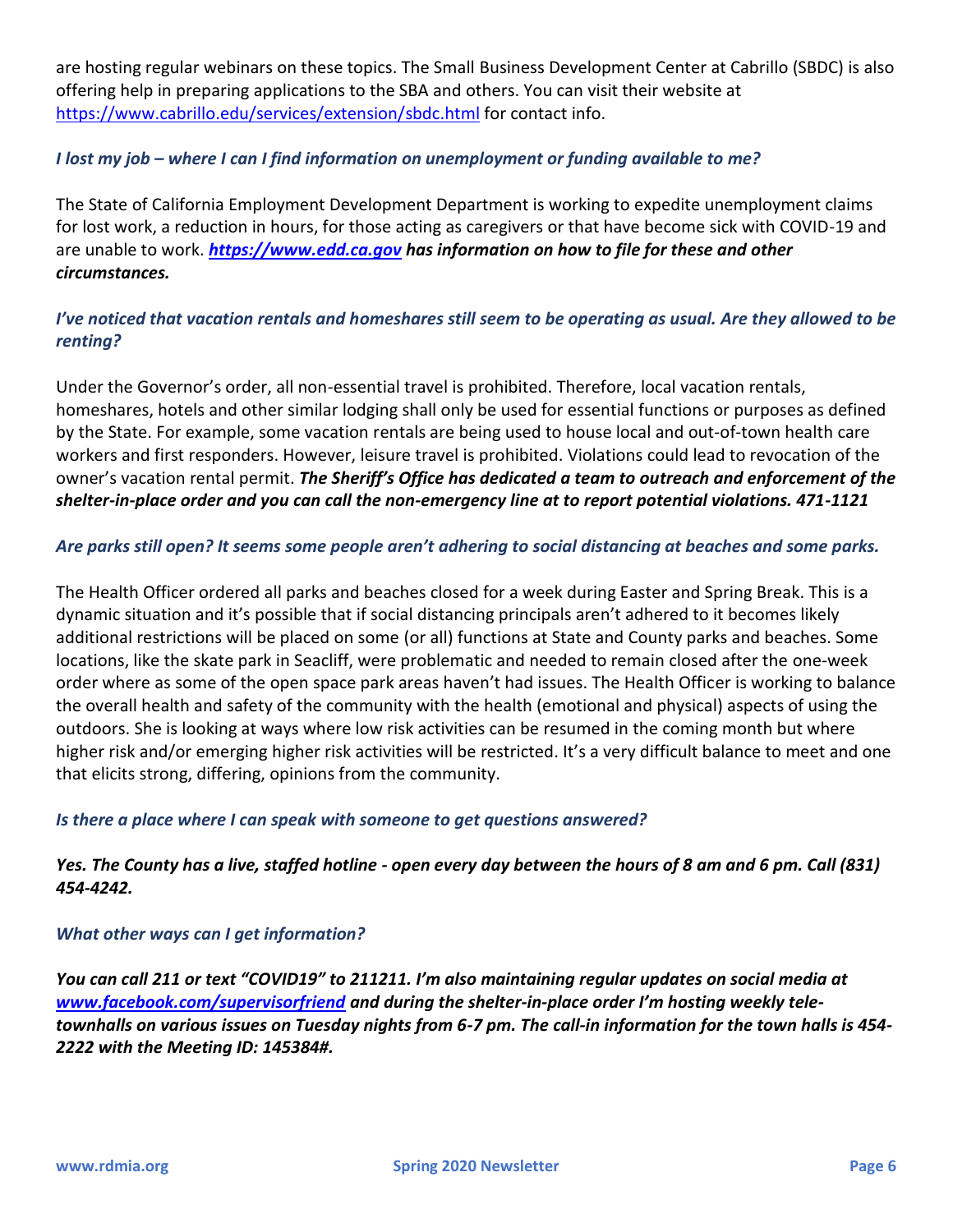#### **COVID 19 News Press Release**

County Communications Officer Jason Hoppin issued this Press Release requiring the use of face coverings: Contact phone number (831) 454-3401

#### **HEALTH OFFICER TO ISSUE FACE COVERINGS ORDER Santa Cruz County, CA**

Santa Cruz County Health Officer Dr. Gail Newel is preparing a new order requiring patrons and staff at essential businesses to wear face coverings to help reduce the spread of COVID-19.

To be issued this week, the order will follow new requirements in place throughout much of the Bay Area and is intended to further slow the spread of novel coronavirus. The order impacts public, commercial and governmental spaces where face-to-face interactions may pose a risk of transmission, including grocery stores, health care offices, restaurant pickup counters, public transit, essential government offices and more. "We are making great progress in flattening the curve and preventing the spread of COVID-19," Dr. Newel said. "However, we now know that COVID-19 can be transmitted by infected patients for days before they are symptomatic. These measures are intended to protect our essential workers and each other, and I urge everyone to follow this order closely."

Businesses must take reasonable measures, such as posting signs, to remind visitors about face coverings, and may not serve customers who do not observe the order. Workers do not need to face coverings if they are alone in a personal office but must put them on when others enter. Residents are encouraged to continue to practice safe physical distancing when they go out to exercise or for recreation. Individuals engaged on outdoor recreation and who are able to practice distancing (joggers, cyclists, hikers, etc.) are not required to wear face coverings, but should move to avoid close proximity with passers-by.

The order also includes customers of public transit (including while waiting at transit stops), rideshare services, and passengers in private automobiles who are not members of the same household. The order does not require children 12 and younger to wear face coverings. Children two years old or younger must not wear them due to risk of suffocation. When donning and doffing face coverings, be careful not to touch your eyes, nose or mouth. Face coverings should be washed regularly.

Face coverings can be:

- Homemade masks
- Bandanas
- Neck gaiters
- T-shirts
- Towels or other cloth materials

Face coverings should:

- Fit snugly against the side of the face
- Be secured with ties or ear loops
- Include multiple layers of fabric
- Allow for breathing without restriction

Due to ongoing shortages of personal protective equipment, the public is discouraged from using medical-grade masks, such as N95 masks or surgical masks. Those supplies should be reserved for health care workers and first responders. If you have medical-grade masks and would like to donate them, go to [www.santacruzcounty.us/ppedonate.](http://www.santacruzcounty.us/ppedonate)

The County's Shelter-in-Place order remains in effect through May 3. For local information on COVID-19, go to www.santacruzhealth.org/coronavirus, call 211 or text "COVID19" to 211211. Residents may also call (831) 454-4242 between the hours of 8 a.m. and 6 p.m., seven days a week. For guides on homemade face coverings, please see http://www.cdc.gov/coronavirus/2019- [ncov/prevent-getting-sick/diy-cloth-face-coverings.html](http://www.cdc.gov/coronavirus/2019-%20ncov/prevent-getting-sick/diy-cloth-face-coverings.html)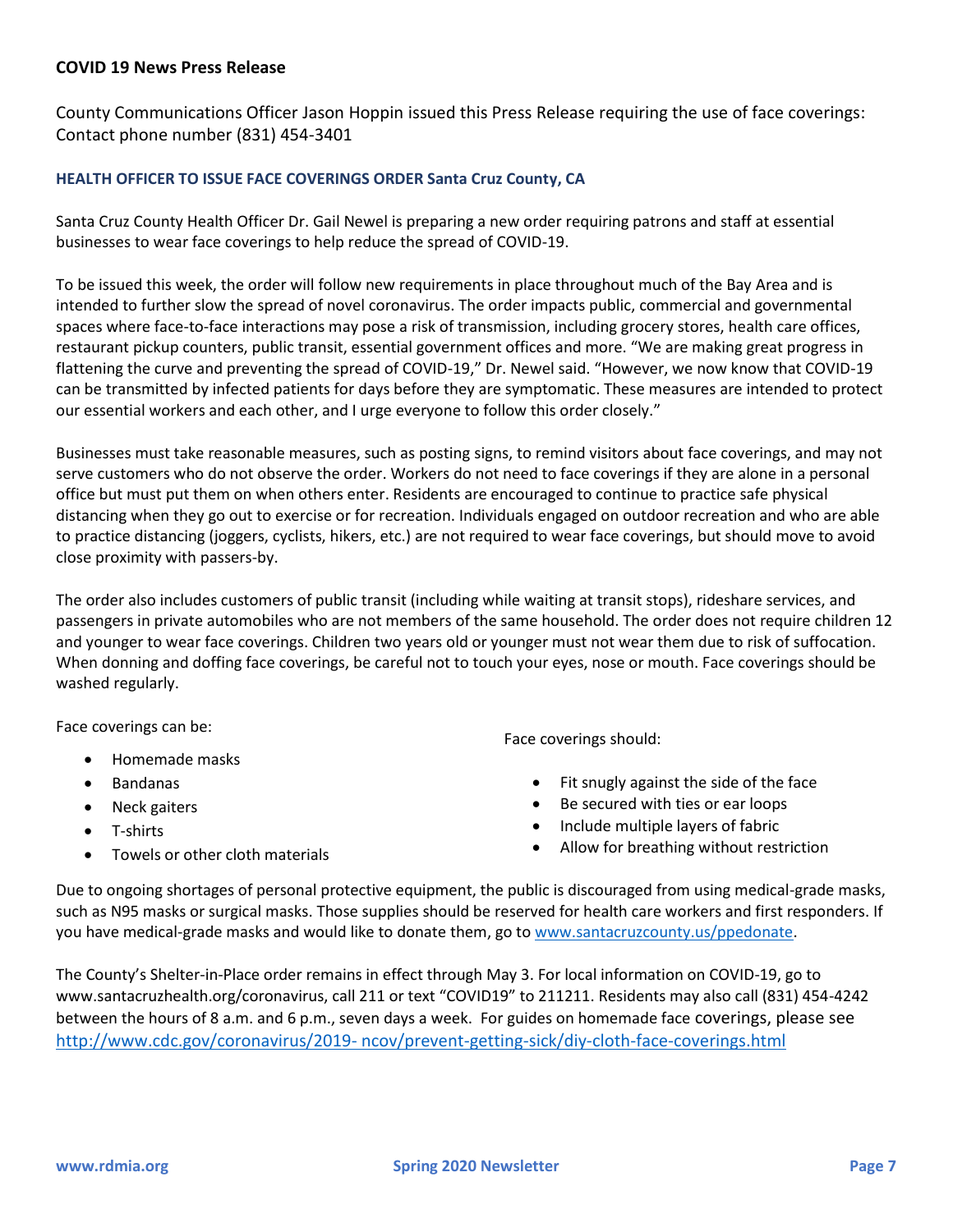# CERT News COVID-19: A Wake-up Call for Our Community?

It's breath-taking to see how quickly our norms and routines can be upended. One of my favorite columnists, Mitch Albom of the Detroit Free Press (and author of Tuesdays with Morrie) recently described the pandemic we are experiencing in this way: *It is a human wildfire and each of us feels like a dry leaf, praying the wind blows in the other direction. The flames of this COVID-19 virus are ripping through every institution we have in America, schools, sports, businesses, religious services. Many have never felt so vulnerable. We are tucking into our lives, wary of gatherings, wary of neighbors, wary of things that were just, what — two weeks ago? — symbols of our human spirit: handshakes, highfives, hugs, kisses.*

Disasters can do that. Life can turn on a dime and as near-perfect as our little beachside community may be, it pays to remember that we live in a county that purportedly has more geological hazards per square mile than any other in the State of California.

Given the odds that something COULD happen in Rio Del Mar and that help from over-extended professional firstresponders could be delayed, there are two questions that each of us should probably consider:

- 1) Am I prepared to "go it alone" and sustain myself, my family, and the pets in my house for an extended period of time? And,
- 2) Once I have determined that things are "OK" in my house, do I have the training, equipment, and organizational support to help some of my less fortunate neighbors in the immediate aftermath of a major disaster.

That's where the **Community Emergency Response Team (CERT)** concept comes in. CERT provides both the training and the organizational support to help individuals prepare for, and respond to, anticipated disruptions and potential hazards following a disaster. CERT is about readiness, people helping people, rescuer safety, and the credo: *Do the greatest good for the greatest number*. The CERT training component was developed by the Los Angeles Fire Department following its study of the Mexico City earthquake.

Some of your neighbors have been hard at work to create a **Communtiy Emergency Response Team (CERT)** in our Rio Del Mar Flats area and to date captains have been identified for six of the twelve designated "neighborhoods." We recently acquired MURS hand-held radios that have been assigned to neighborhood captains and we've recruited local licensed ham radio operators for our Rio Flats team to maintain lines of communication with the outside world should the need arise.

We have six neighborhoods in need of a captain: #2 (bordered by Treasure Island, Moosehead, and Spreckels), #4 (bordered by Winfield Way, Aptos Beach, Moosehead, and Marina), #6 (bordered by Aptos Beach, Venetian Rd., and Stephen), #8 (bordered by Stephen, Marina, Aptos Beach, and Venetian Rd.), #9 (Lake Court neighborhood), and #12 (Glen Drive neighborhood).

We hope that you'll participate in future neighborhood meetings and we highly encourage you to participate in the next **free CERT Aptos training course**. Find out more at **[www.santacruzcountycert.org.](http://www.santacruzcountycert.org/)** You'll be glad you did!

Questions or interested in helping us with this work? We are especially interested in connecting with those of you who are interested in serving as a neighborhood captain in one of the six neighborhoods noted above. Please contact us:

| Lori Nielsen                   | lorinielsen2000@yahoo.com |
|--------------------------------|---------------------------|
| <b>Eve Majure</b>              | evemajure@earthlink.net   |
| <b>Rob &amp; Dondi Gaskill</b> | beachnit@pacbell.net      |
| Jerry Canella                  | jerry@aljers.com          |
| <b>Chuck Melton</b>            | chasmelton@hotmail.com    |
| <b>Tim Barroca</b>             | timbarroca@msn.com        |

**SANTA CRUZ COUNTY COMMUNITY EMERGENC TEAN**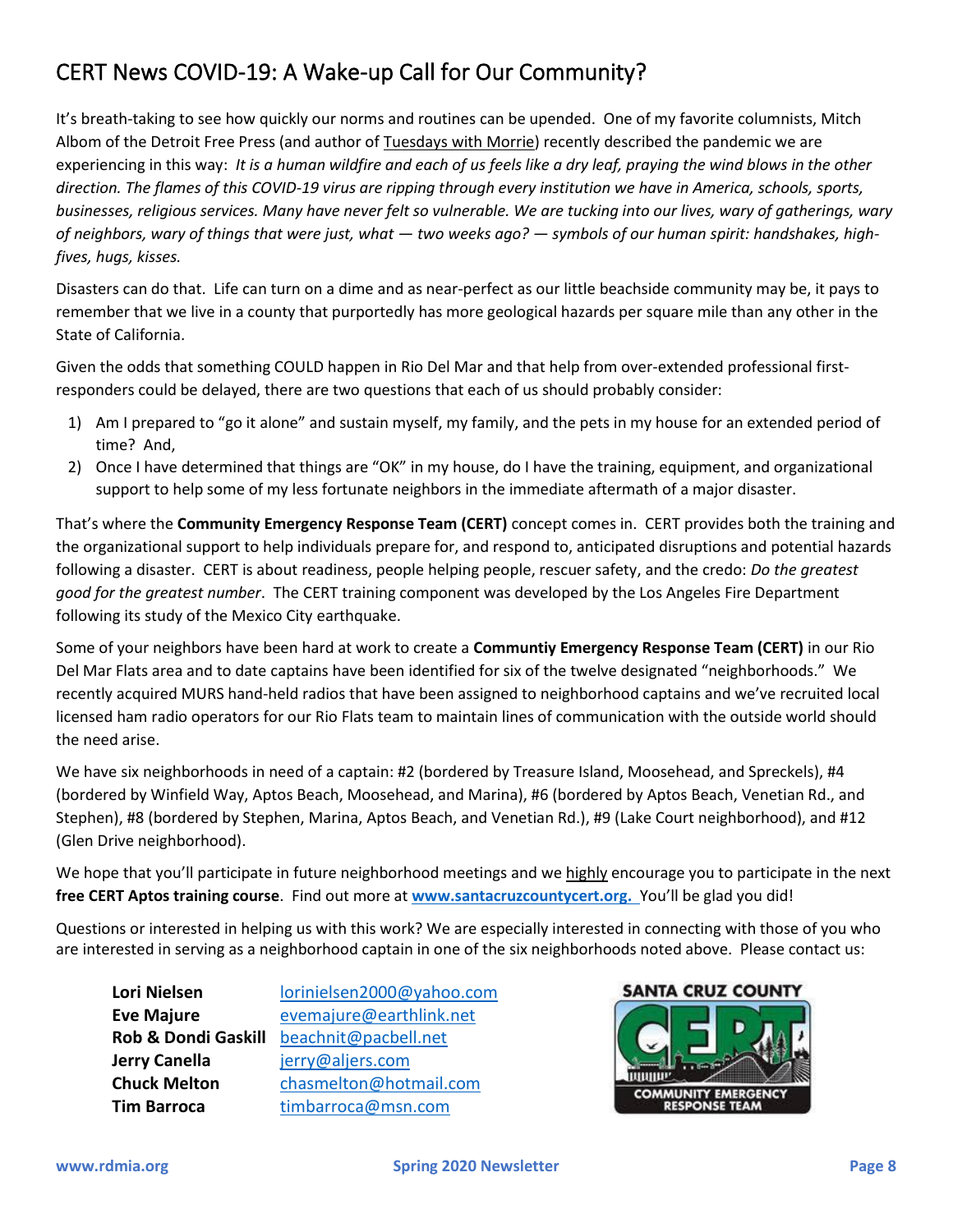# Save Our Shores and RDMIA

RDMIA continues to support Save Our Shores efforts. Currently there are no formal beach clean-ups, so we rely on each of us being good stewards of our beaches and that everyone remembers to Pack your Trash.



Looking forward, the Annual Coastal Clean-up day is scheduled for *Saturday, September 26th*. Mark your calendar, and stay tuned for more information when large groups can work together again.

For more details and status about future beach clean-ups please visit Save Our Shores at <https://saveourshores.org/annualcoastalcleanup/> and <https://saveourshores.org/eventscalendar/>

*RDMIA is excited to bring the community together to be a part of the solution to ocean pollution!* 

# RDMIA Appreciates New Members and Renewals

#### *Welcome to our new members and thank you for your support!*

Gary Bloom Derek & Nhu'y Leffers

Susan & John Graulty

#### *Acknowledging and Appreciating our Life Time members*

Vicki Bates Joel Busch Jerry & Alice Cannella Carolyn Chiesa Herbert Finkelman & Edda Tusinac Jerry & Jan Finney Bill & Nancy Jackson Bill Jensen Suzanne Jensen

Julie Lambert Lorin Leyendre Kirk Lingenfelter Shanna McCord Michael & Ellen Mellon Barbara Robinson Peter & Donna Townsend Mark & Deborah Vanderwoude Athena Wolfe

#### *Visit RDMIA.org to [renew or join today!](https://www.rdmia.org/join)*.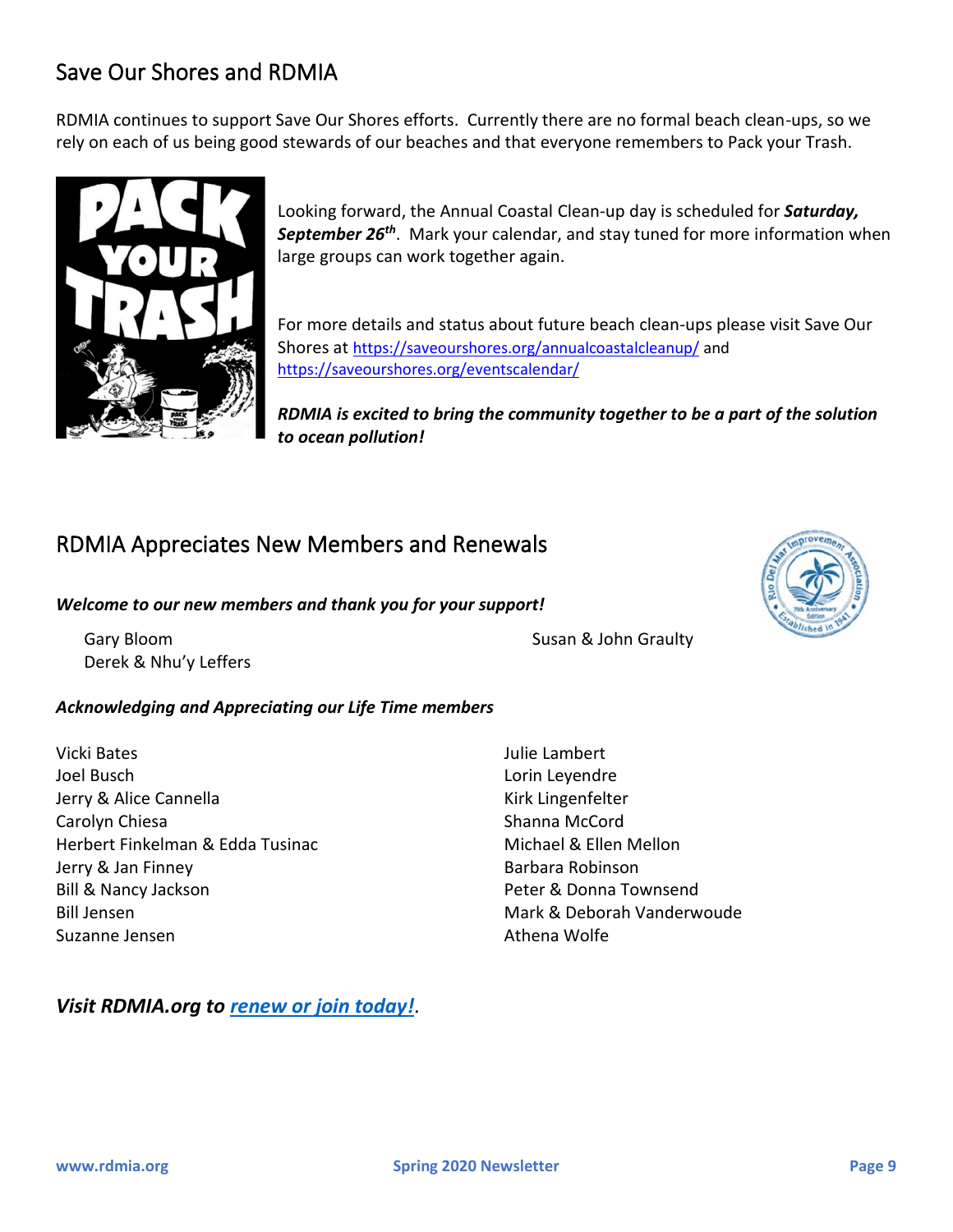# Board Member Outreach and Volunteer Call Out

#### *The Association welcomes members that are interested in volunteering time and expertise to fulfill the mission to "enhance our neighborhood through beautification, advocacy and engagement."*

The RDMIA Board meets once a month on the first Wednesday. In these unusual times, the Board is practicing social distancing and meets via Zoom. Most work is completed by committee thru email communications with updates provided at the Board meetings. All are welcome to attend Board meetings and become involved in whatever capacity you choose. Please contact any Board member to discuss.

We especially need your skills in these areas:



- **Secretary**
- Social media
- Landscape coordinator
- Project coordinator

*Welcome to Sam Nazzal* – our newest Board member, serving as RDMIA Treasurer.

Sam and his wife and three daughters have enjoyed their Rio del Mar beach home since 1997 fulfilling a lifelong dream. Sam retired in 2014 from Lockheed Martin as a Test Data analyst after 40 years. They spend time between their home in Willow Glen and Rio del Mar.

Sam and his family have embarked on many adventures in retirement with travel, fishing, scuba diving (in the Galapagos, no less) and golf. Beachcombing is a favorite pastime and he is still questioning why he took up golf. Prior to retirement, Sam worked for Lockheed Missile and Space Company since 1975, and earned degrees at San Jose State College and University.

Sam has volunteered and given back to his community over the past 23 years. RDMIA is grateful he chose the association to continue his engagement and provide valuable insight and collaboration.

### Current Board members:

- President: Dan Rothenbush [president@rdmia.org](mailto:president@rdmia.org)
- Vice Pres: Jerry Canella [vicepresident@rdmia.org](mailto:vicepresident@rdmia.org)
- Treasurer: Sam Nazzal [treasurer@rdmia.org](mailto:treasurer@rdmia.org)
- 
- Director: Donna Townsend [info@rdmia.org](mailto:info@rdmia.org)
- Director: Peter Townsend [website@rdmia.org](mailto:website@rdmia.org)

Member Spotlight

**Secretary: open** [secretary@rdmia.org](mailto:secretary@rdmia.org)



RDMIA is grateful to our wonderful member, Joyce Burnett who found two of the missing letters from the Rio del Mar Beach Welcome sign while weeding in and around the roundabout. Thank you, Joyce for your watchful eye and helping maintain the roundabout landscape. Appreciation to Jerry Cannella who repaired the sign, reattached the letters and gave them a fresh coat of paint. Jerry also refurbished the Welcome sign letters on Rio del Mar Boulevard.

Community engagement makes a difference!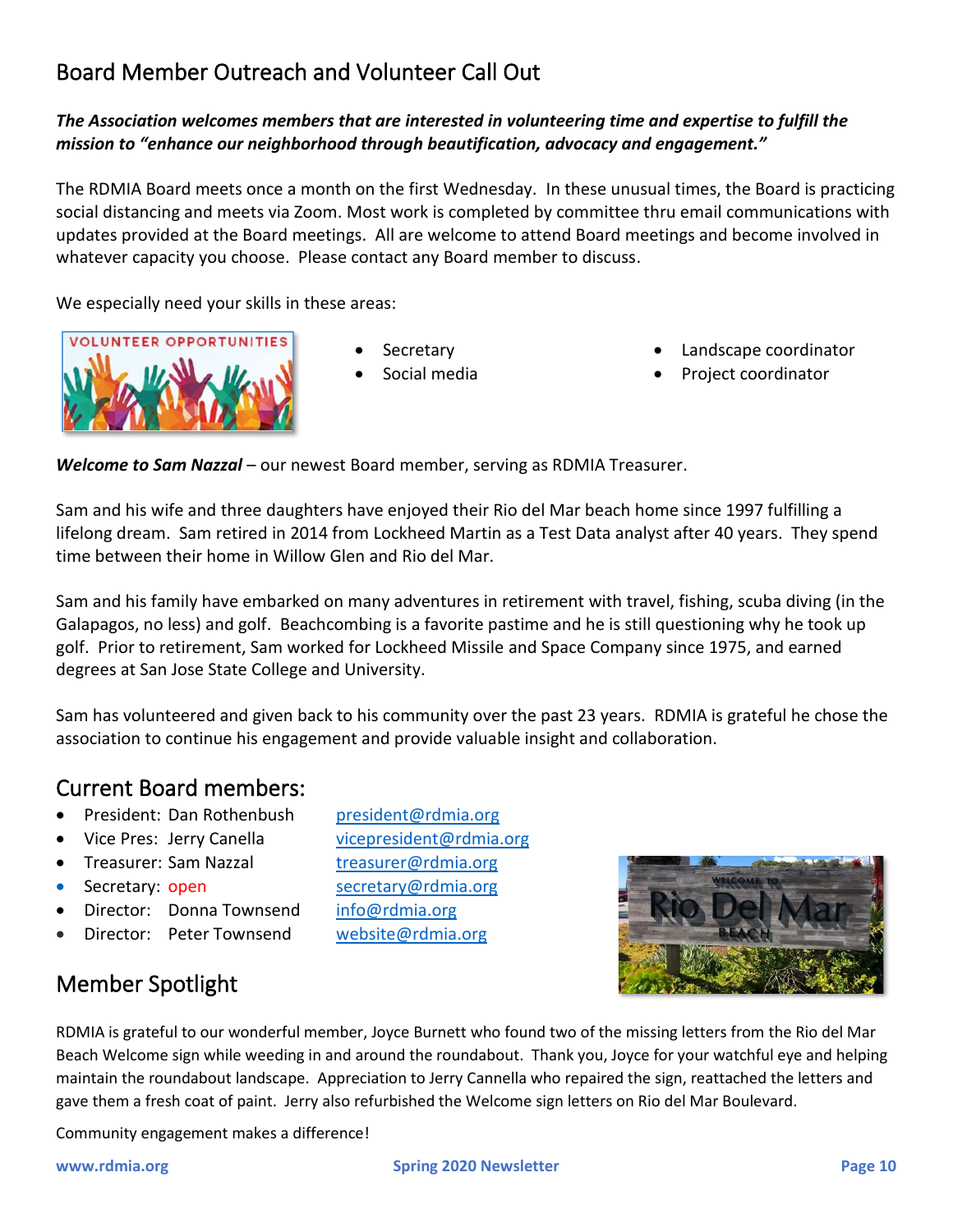# Thank You to Our Sponsors!



**NOBODY KNOWS** YOUR NEIGHBORHOOD like your neighbor! **REAL ESTATE WITH A** PERSONAL TOUCH!

Contact me!

### ASSURED LANDSCAPE

**Roger Martin (831) 663-9255 1943 San Miguel Canyon Road Salinas, CA 93907**





ANNE MARIE SORCENELLI (831) 227-4567 **CARREN 01406560** 

Service you Expect. Results you Deserve!







Login Contact Create Account <sup>10</sup> Sales: (831)688-7434 Long Term Rentals: (831) 685-8588 Vacation & Interim Rentals: (831) 688-7009

Vacation Rentals in Santa Cruz County Contact us today at 831-688-2041